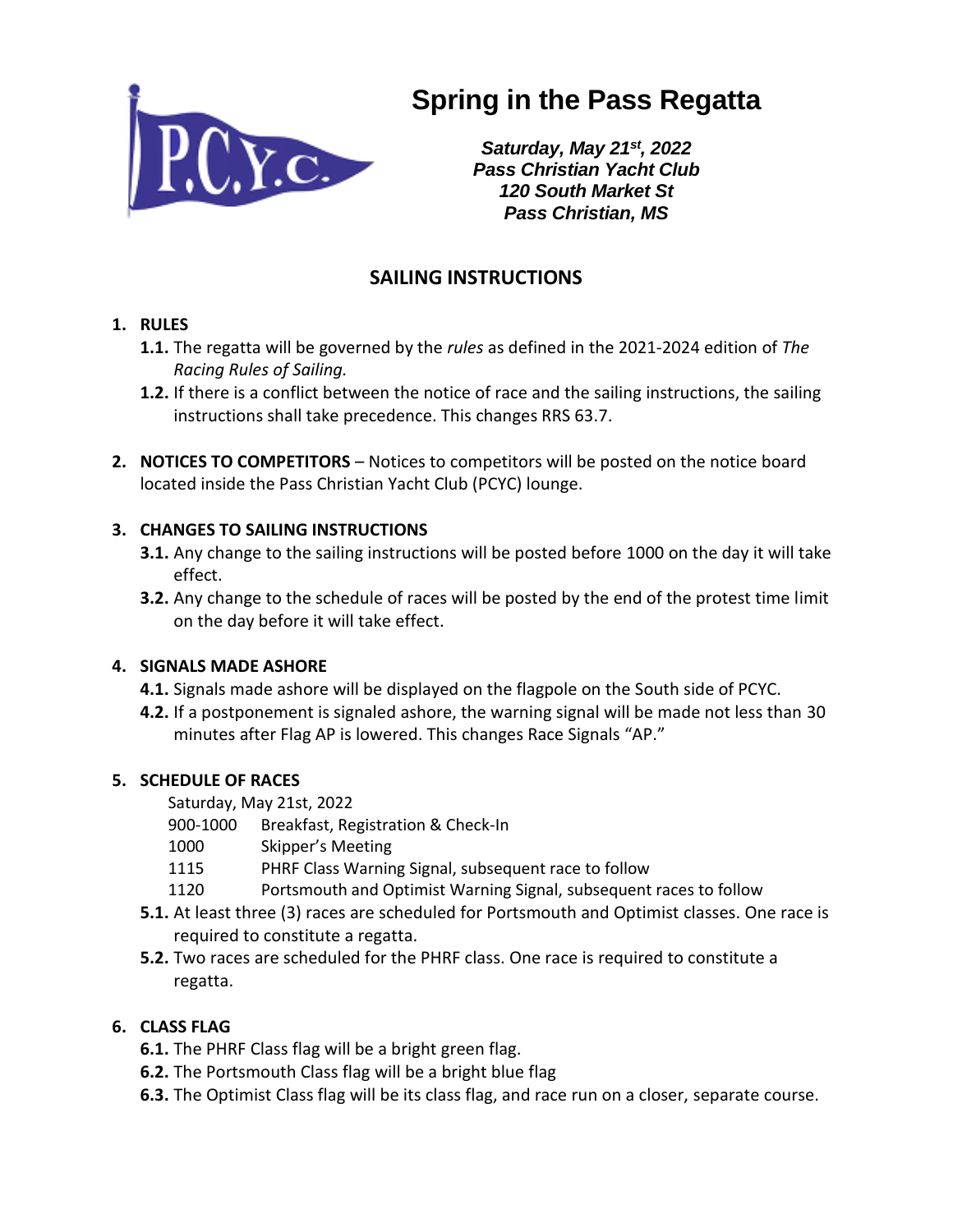**7. RACING AREA** – The racing area will be on Mississippi Sound, South of Pass Christian harbor.

## **8. COURSES**

- **8.1.** For races on the traditional race course, the course will be one of the courses described in the appendix. The course designation and the magnetic bearing to the weather mark will be displayed from the stern of the race committee signal boat.
- **8.2.** For PHRF offshore race: the course and marks for an offshore set-marks race will be provided no later than the Competitor briefing.

#### **9. MARKS**

- **9.1.** For the traditional race course:
	- **9.1.1.** The starting mark will be an orange tetrahedron.
	- **9.1.2.** Original marks will be orange tetrahedrons.
	- **9.1.3.** New marks will be yellow tetrahedron.
- **9.2.** For PHRF offshore race:
	- **9.2.1.** The marks for an offshore race will be clearly described and GPS positions provided if possible.

#### **10. THE START**

- **10.1.** The starting line will be between the staff displaying an orange flag on the race committee signal boat and the course side of the port-end starting mark.
- **10.2.** The race committee signal boat will, after the starting signal, attempt to hail the sail numbers of boats that have not complied with RRS 29.1 or 30.1 on VHF channel 68. The delay of such a hail, or failure of a competitor to hear such a hail, shall not be grounds for granting redress; this changes RRS 62.1(a).

#### **11. CHANGING THE NEXT LEG OF THE COURSE FOR TRADITIONAL RACE COURSE**

- **11.1.** To change the next leg of the course, the race committee will lay a new mark and remove the original mark as soon as practicable. See SI 9 for mark descriptions.
- **11.2.** When in a subsequent change a new mark is replaced, it will be replaced by an original mark.

#### **12. THE FINISH**

- **12.1.** For the traditional race course:
	- **12.1.1.** The finishing line will be between a staff displaying an orange flag on a race committee boat and the course side of the nearby finishing mark.
- **12.2.** For the PHRF offshore course:
	- **12.2.1.** The finishing line will be between the PCYC channel mark 50 yards SW of the end of the PCYC pier, and the orange flag flying from the PCYC flagpole, as sighted by PCYC race committee positioned on the club balcony.

#### **13. TIME LIMITS**

- **13.1.** A boat starting later than 5 minutes after her starting signal will be scored DNS without a hearing. This changes RRS 63.1, A4 and A5.
- **13.2.** For Portsmouth and optimist classes, the time limit is 1 hours for the first boat to sail the course as required by RRS 28.1. Boats still racing more than 30 mins after the first boat that sails the course finishes will be scored "Time Limit Expired" (TLE) and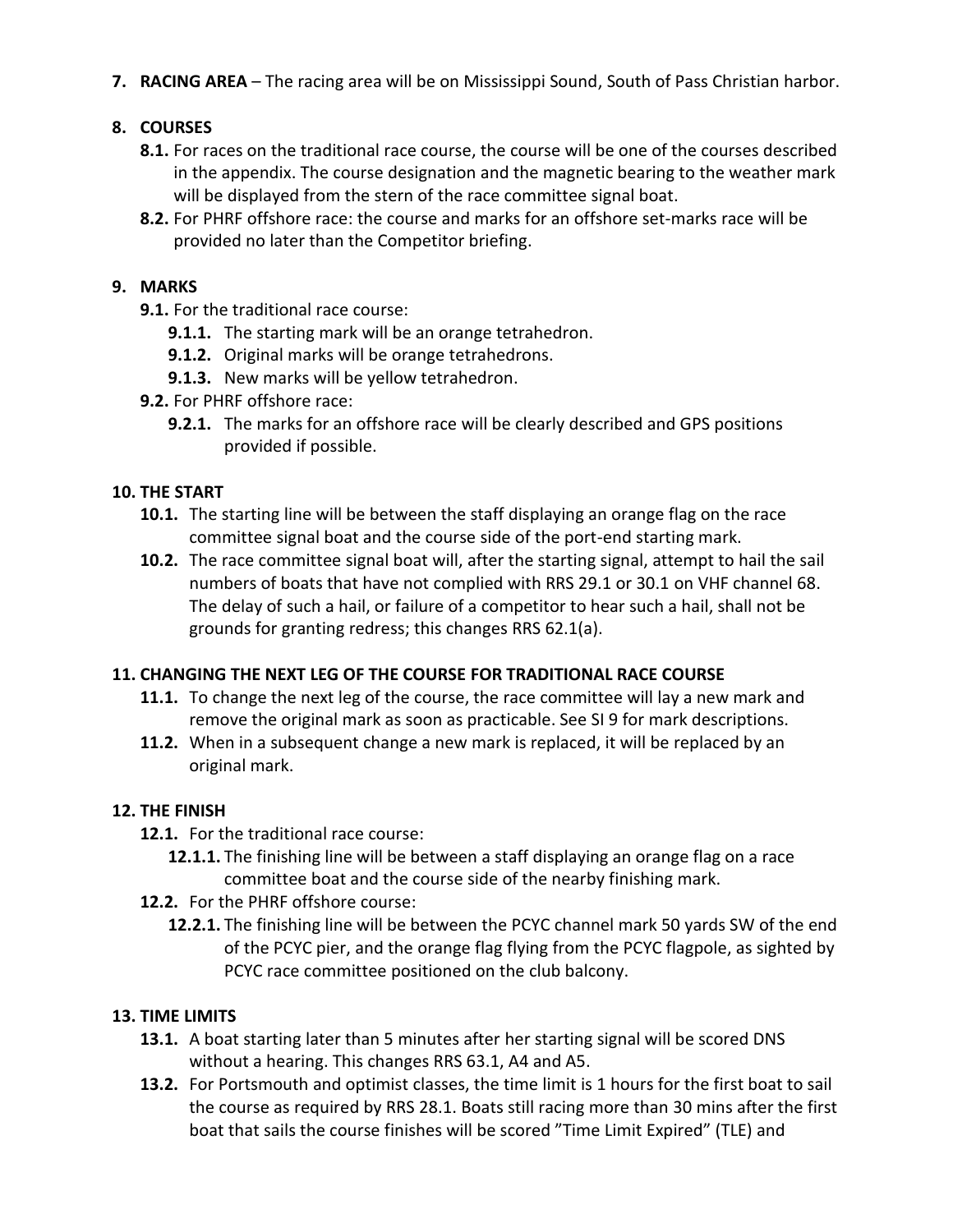receive points for their finishing place one more than the last boat to finish within the finishing window (but not worse than DNF) without a hearing. This changes RRS 35, 63.1, A4.1 and A5. The race committee finish boat will lower the blue "on station" courtesy flag with a long sound when the finishing window has closed.

**13.3.** For the PHRF Class the time limit is 4 hours for the first boat to sail the course as required by RRS 28.1. Boats still racing more than 2 hours after the first boat that sails the course finishes will be scored "Time Limit Expired" (TLE) and receive points for their finishing place one more than the last boat to finish within the finishing window (but not worse than DNF) without a hearing. This changes RRS 35, 63.1, A4.1 and A5.

#### **14. PROTESTS**

- **14.1.** A boat intending to protest about an incident that occurs in the racing area shall notify the race committee finish boat of her intention, including the sail number of the boat being protested. This changes RRS 61.
- **14.2.** Protest forms are available in the PCYC Admin Office.
- **14.3.** The protest time limit will expire one hour after the race committee finish boat docks. The protest time limit will be posted on the notice board without signal flag  $"L."$
- **14.4.** Protests shall be delivered to a race committee representative within one hour of the posted docking time of the race committee finish boat.
- **14.5.** The protest notices required by RRS 63.2, and the notification of protests by the race committee or the protest committee required by RRS 61.1(b), will be posted on the official notice board as soon as possible after a protest has been delivered, but not later than 15 minutes after the protest time limit without signal flag "L.".
- **15. SCORING –** The Low Point System of RRS Appendix A will apply, except that no score will be excluded from a boat's series score. This changes rule A2.

## **16. SAFETY REGULATIONS**

- **16.1.** When the anchored race committee signal boat displays flag L, competitors shall come within hail and check in by hailing their sail numbers until acknowledged by the race committee.
- **16.2.** A boat that retires from a race shall notify the race committee prior to leaving the racing area. If this is not possible, she shall notify the PCYC Admin Office upon arriving ashore.
- 17. **EMERGENCY RADIO COMMUNICATION –** The race committee will monitor VHF channel 68 and channel 16 for competitor emergencies.

#### **18. PRIZES**

**18.1.** Prizes will be awarded to classes based upon the size of the class.

**19. DISCLAIMER OF LIABILITY –** Competitors participate in the regatta entirely at their own risk. See RRS 4, Decision to Race. The organizing authority will not accept any liability for material damage or personal injury or death sustained in conjunction with or prior to, during, or after the regatta.